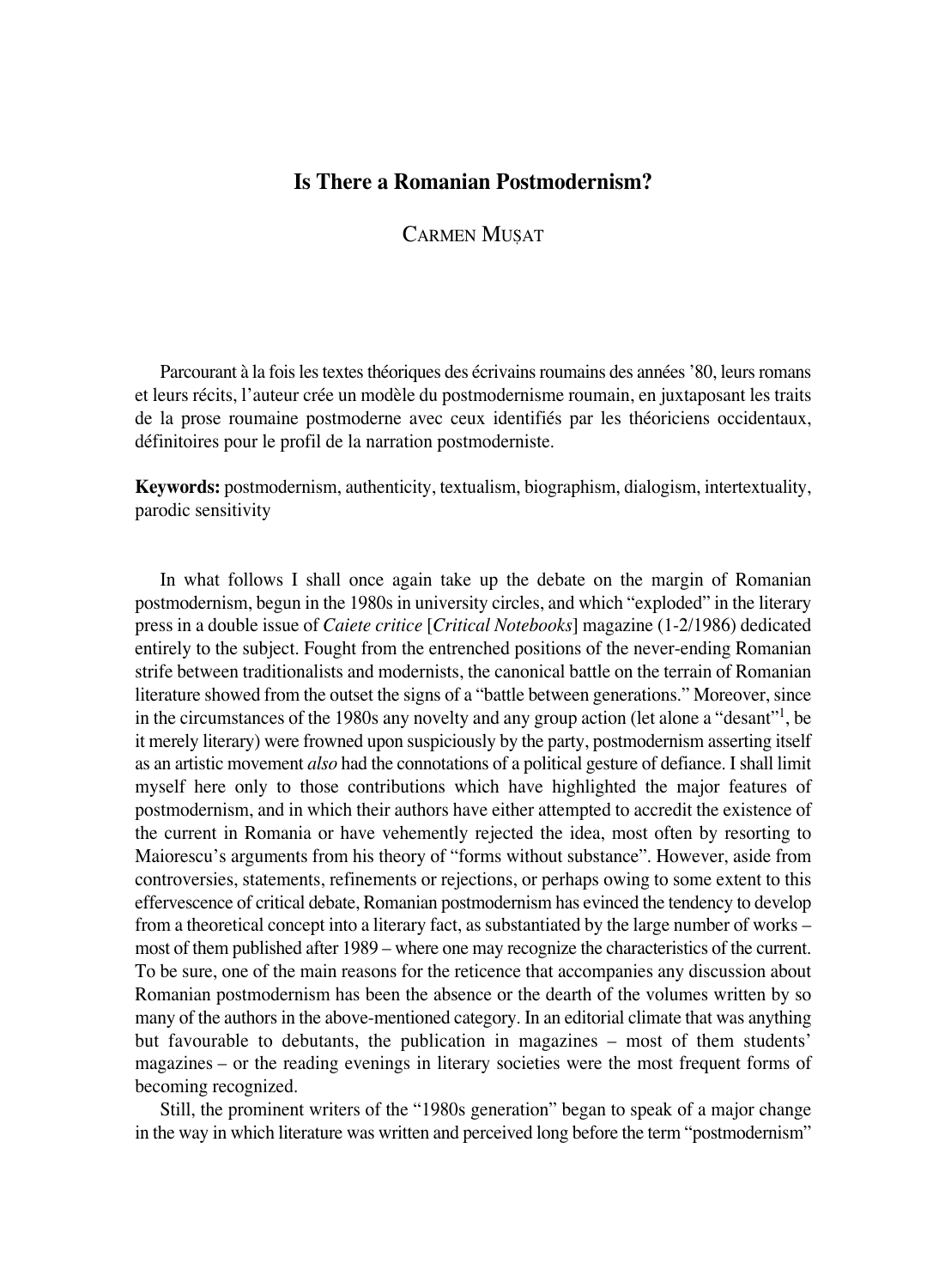actually penetrated into the Romanian literary jargon or critical awareness. "The signs of a change of attitude and mentality in conceiving the relationships between text and reality, author and character"<sup>2</sup> emerge – also in the theory, not just in the practice, of fiction – after 1979, together with the first pronouncedly theoretical articles and texts signed by Mircea Nedelciu, Alexandru Vlad, Stefan Agopian, Gheorghe Crăciun, Ioan Lăcustă, Bedros Horassangian, Daniel Vighi, Cristian Teodorescu, Adina Kenereş, Ioan Groșan, Gheorghe Iova, Gheorghe Ene, Maria Mailat, Constantin Stan, Vasile Gogea, Carmen Francesca Banciu, Nicolae Iliescu, Viorel Marineasa, Hanibal Stănciulescu, Emil Paraschivoiu, etc. In an article dating from 1980, which differentiated between the "realism of the method of transcription" and the "realism of the attitude towards the real," Mircea Nedelciu was the first to signal the new direction in fiction, as well as the difficulties of classifying texts by fiction writers as diverse as Mircea Horia Simionescu, Costache Olăreanu, Radu Petrescu, Tudor Topa or Petru Cretia into a genre. The difficulties arose from the fact that these authors challenged the readers to reconstitute not just the narrative as such, but the very world of the fiction. The *dialogism* of the new literature, which "made the reader the main character of his/her work," and the *authenticity* of the different discourses – the author's, in his/her own name, the narrator's and the character's – were, in Mircea Nedelciu's opinion3, distinctive features of such narratives, and consequently were extensively commented upon in a series of articles by him:

The document, the record, the direct transmission of an event that actually occurred in real life can enter the economy of the literary text, where they will no longer be artistically transfigured, but authenticated. The status of the character changes inasmuch as the utterances attributed to it no longer exist except as traces in texts written by real persons.

The idea of authenticity, as mentioned here by the author of the volume *Amendament la instinctul proprietæflii* [*Amendment to the Instinct of Property*] "inevitably connects to the personal identity of the transcriber or the writer, without definitively bracketing away that of the interlocutors." In his turn, when he invoked the etymology of the word *authentes* which, in ancient Greek, denoted the author, Gheorghe Crăciun – probably the most substantial and subtle theoretician of the new manner of writing in these parts – correlated authenticity with the undisguised presence of the author in the text. Autobiography thus became, not only in theoretical articles but also in the novels and short stories produced by the authors of the "'80s generation", a "symptomatic, essential material." Both in *Acte originale. Copii legalizate* (a programmatic title) and in the succeeding volumes, *Compunere cu paralele inegale* [*Composition with Uneven Bars*] and *Frumoasa færæ corp* [*The Bodiless Beauty*], Gheorghe Cræciun systematically resorts to biographemes, to the insertion of his own name into the texture of the narratives (a gesture with a different finality than in Camil Petrescu's novel), always preoccupied $4$  by

the experimentation of new compositional formulae that proclaim the natural discontinuity of the act of narration, the initiation of new syntactic models based on a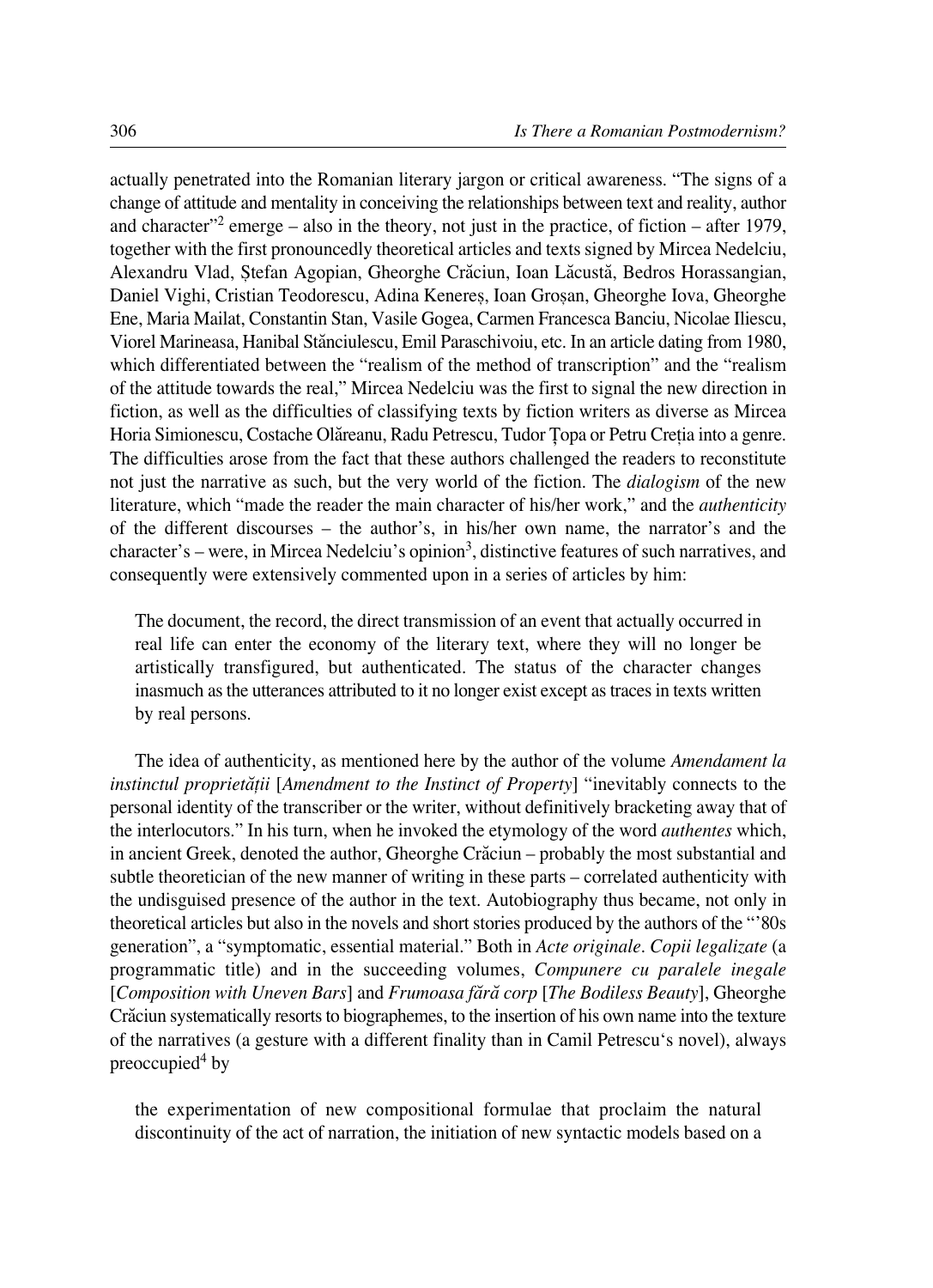more analytical awareness of language, the problematisation that goes up to the point of demonstrating its quality as a narrative incentive to the status of the character, the reconsideration of the author's position towards the development process of his/her writing, and, broadly speaking, the opening towards techniques and "materials" exterior to the genre.

At any rate, even as early as 1982, Gheorghe Crăciun spoke of the interest shown by the fiction writers of the "'80s generation" in the "mechanisms responsible for the generation and functioning of the narrative text," a preoccupation that set the young writers apart in the literary landscape of those years, bringing them closer to the representatives of the French Nouveau roman or to the American experimental prose (John Barth, Donald Barthelme, Kurt Vonnegut, etc.) than to the Romanian fiction writers of the moment, excluding, of course, Mircea Horia Simionescu, Radu Petrescu, Costache Olæreanu, or Tudor \_opa, as well as the writers of the oneiric group, on whom the literary press of the '80s was keeping an almost generalized quiet, even as the only oneiric writer still active in Romania was the poet Leonid Dimov. Not only a very talented fiction writer, but also, like Mircea Nedelciu, a redoubtable theoretician of narration, Cræciun, in his 1982 essay entitled "Arhipelagul '70°'80 øi noul flux" ["The '70-'80s Archipelago and the New Flux"], put forward an extremely synthetic portrait of the generation. This portrait, although in it the term "postmodernism" is not mentioned once, reunited a series of characteristics of postmodern prose at roughly the same time in which Ihab Hassan commented upon the same in the 1982 edition of his book, *The Dismemberment of Orpheus*<sup>5</sup>. Starting from the observation that the fiction writers of the "'80s generation" were synchronous with Western literature and with the theoretical thinking of their epoch, the author of *Composition with Uneven Bars* believed that

the deliteraturization of perception and of narrative discourse, the disputation of certain aesthetical "relations of production" so far kept under wraps (writing-reading, statement-enunciation, author-narrator-character, living tongue-language, description-narration, narration-presentation), the revision of the nature and importance of the categories of "species" and "genre", the practical reconsideration of the ideas of "invention" and "representation", the option for the "text" as an open structure, these are problems that crop up in the manifestations of that theoretical consciousness that I have talked about earlier.

These obvious modifications of narrative structures were, in Gheorghe Crăciun's opinion<sup>6</sup>, motivated by the rapid evolution of the surrounding world, which rendered the old fictional formulae unserviceable:

The probing of a world of extraordinary complexity, in which social structures have an unprecedented dynamics, in which psychical stress, the RTS process, the informational onslaught, the aggression of the technological environment against that of the senses, and the syncopation of the mental flux are everyday commonplaces,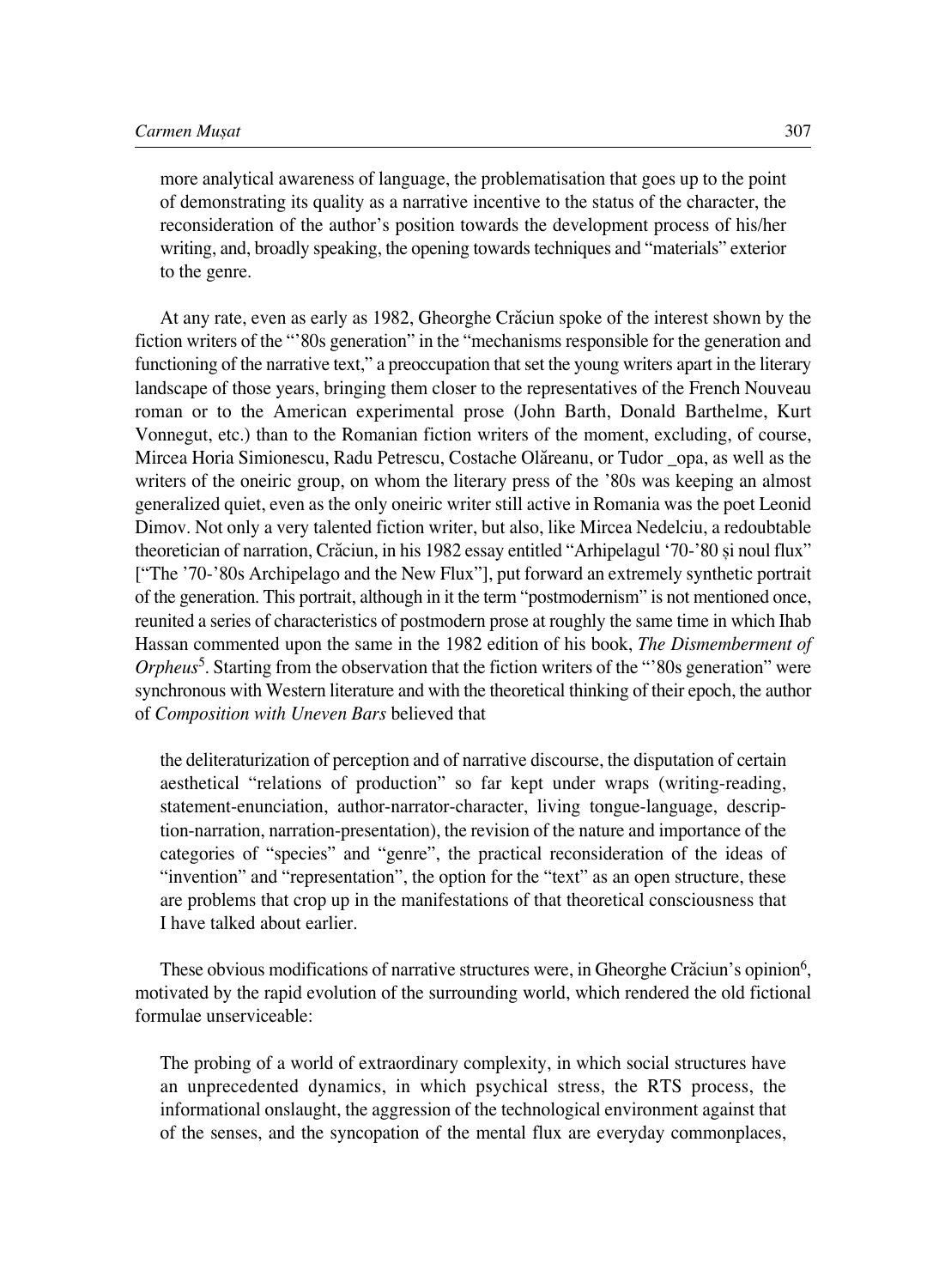demands, most of the time, that working tools should be built on the fly, that preexistent literary techniques should be either reconditioned or shattered, that the perspectives of perception and discourse production should be swiftly altered, that one should turn to the naked document and to the jargon of various specializations as well as focus on the forms of manifestation of oral language, that the movement of syntax should adapt to the rhythm of narration, of the report, of analysis, and ultimately to the rhythm of "textuation". Irony, pastiche, parody, quotation and self-quotation connect to the same specific way of setting the subject's issues inside a universe where, the fact is much too well known, culture has transformed into a second nature for man.

Again, there is no explicit reference to postmodernism, although all the traits of the new prose enumerated here fall under the postmodern paradigm described *per se* not just by Ihab Hassan, but also by Matei Călinescu or Brian McHale, to name only the most prominent commentators of the so many who have discussed the phenomenon. The elements of the new narrative poetics stood out gradually from most of the young writers' press input: the rejection of the novel as a genre and the resurrection of short fiction, the concrete imagination and the absorption of the real into the imaginary Stelian Tănase<sup>7</sup>), the recourse to unspecialised narrators, whose role was to bear witness, the rethinking of the relations between author and text (Cristian Teodorescu $\delta$ ), the exposure and re-examination of the conventions of the epic genre, the connection between the tragic and the ironic, the pseudo-demystification of culture, the *farcitura* (in Paul Zumthor's acceptation<sup>9</sup>) and the revue as the epitome of today's civilisation (Nicolae Iliescu<sup>10</sup>), the minimal fiction, *tel-quel*-like, progressive, psychedelic or *new-romance*, the new mannerism and the appropriation of *kitsch* George Cusnarencu<sup>11</sup>), the "informality of the stylistic exercise, [the] experimentation (even if on the exclusivist, negativistic, autarchic side) with diverse narrative modes, debates, sometimes implicit, at other times explicit, on the text, on the act of writing and of creation through a metatexting that discloses – in and of itself – if not the attitude of a monumentality sure of its own achievements, at least an acute awareness of creation understood as an irrevocable fact" (Daniel Vighi<sup>12</sup>), literature and life, expression and content as the two faces of a Moebus's strip, visionarism and indetermination, the poetic self as a biographical fact (Ioan Buduca<sup>13</sup>), the (educated) misfortune of the human condition, induced by the fact that "today's man, in a world where power is textual, feels himself and knows himself to be written" (Gheorghe Iova14), the paraphrasing, re-creation, decomposition and re-launching of quotations, the "ambiguity and gliding between text and reality," the intertextuality (Simona Popescu<sup>15</sup>). What we have here is a group self-portrait that captures the main innovating aspects of the '80s fiction without, however, "labelling" it in any way.

The inventory of postmodern techniques made by Matei Călinescu in *Five Faces of modernity* is worth invoking here, if we are to be able to compare the narrative typology of the "'80s generation" with that of a postmodernism theoretically "certified" a new existential or "ontologic" usage of narrative perspectivism, different from the rather psychological one that we found in modernism [...]; the doubling up and the multiplying of the beginnings, the endings and the narrated actions (e.g., the alternative endings in Fowel's *The French*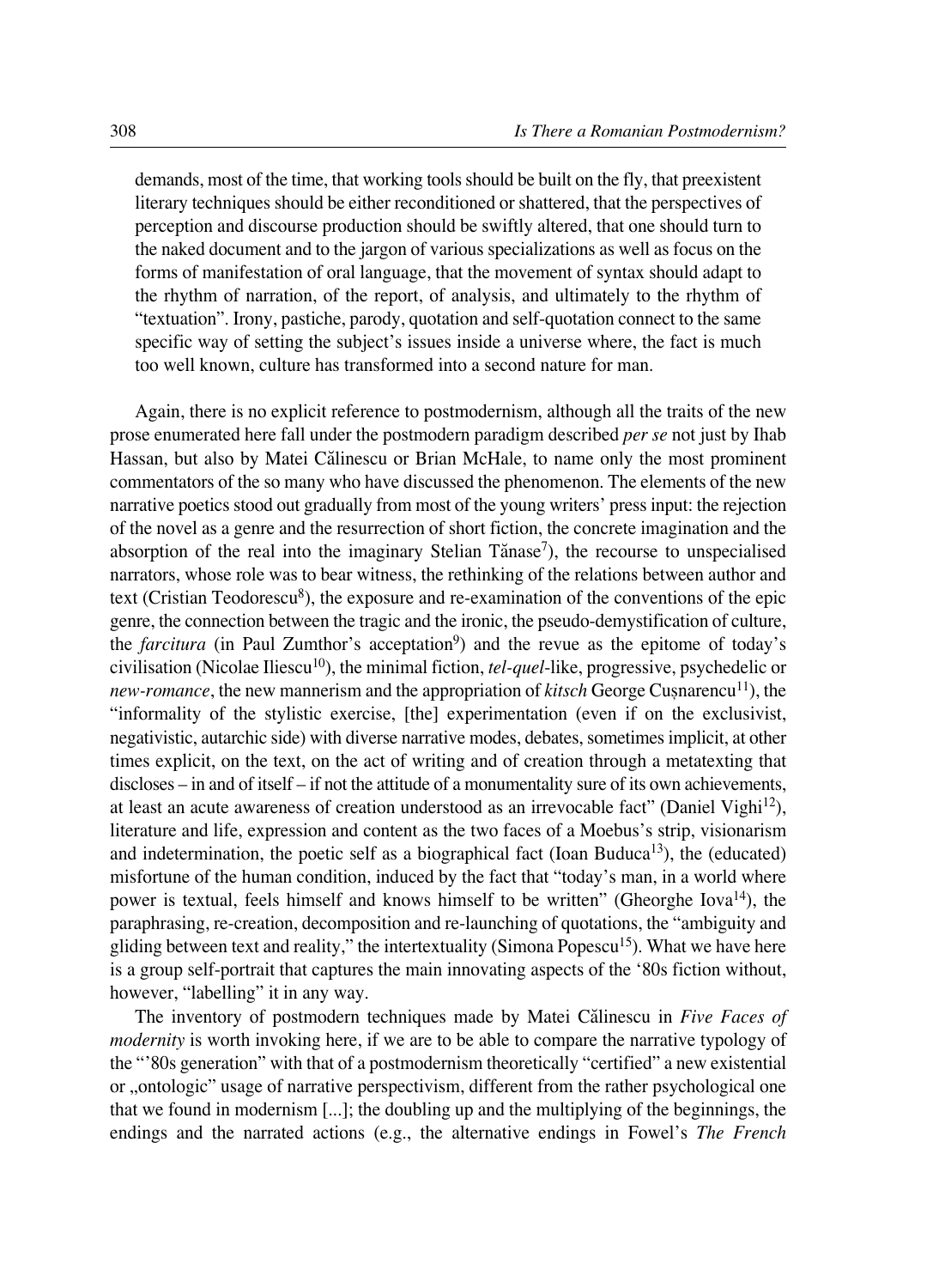## *Carmen Muøat* 309

*Lieuteunant Woman*); the parodic thematisation of the author (the reoccurence of the nagging and manipulative author, this time, however, in a special self-ironic disposition); the thematisation, not any less parodic, but a lot less disconcerting of the reader (the , involved reader" becomes a character, or a series of characters – e.g., with Italo Calvino, in *If on a Winter's Night a Traveller*); treating action and fiction, reality and myth, truth and lie, the original and the imitation equally, as a means of accentuating imprecision; the self°referentiality and "metafiction" as a means of dramatizing the inexorable spinning in circles (in Borges' *Circular Ruins* and *Tlon, Uqbar, Orbis Tertius*); the extreme versions of the "doubtful narrator", paradoxically used sometimes to obtain a rigorous construction ("the perfect crime" of which Nabokov speaks in *Despair*, via a self-declared, but also self-deluded mythomaniac).

Nowhere in the texts quoted above do the authors resort to an umbrella concept to place all the works of the "new wave" under. Nicolae Manolescu<sup>16</sup>, one of the best informed commentators of the young fiction of the period, also stayed clear of it in his 1985 review of two volumes of short fiction by Bedros Horasangian, *Curcubeul de la miezul nopflii* [*The Midnight Rainbow*]17 and *Închiderea edifliei* [*Closing Edition*]18, where he discerned five essential traits of the "new style":

1) the observation of daily reality, through painstaking description and the 'photographing' of its components; 2) the exact, audiotape-like, recording of the non-literary idiom spoken in the street, slang or jargon, with "voices" intermingling as in a telephone switchboard; 3) the merging of the most varied techniques and procedures, many of them avantgarde, in an often experimental manner; 4) the absence of a subject and of its classical stages, the plot, the climax, and the rest; 5) humour, irony, both in the attitude towards the real and in that towards literature, the use of intertextuality, of bookish references, of metalanguage, etc. All can be found, in different doses, throughout the works of the "'80s generation"...

Among the first writers to speak of the "impact of the postmodern sensibility" in Romanian literature was Cristian Moraru, in a 1985 article where, employing the term in the acceptation given to it by Ihab Hassan and by other Western theoreticians of the postmodern phenomenon19, he determined a direct connection between the narrative discourse of the "'80s generation" writers and the distinctive marks of postmodern writing – the mock-conspirative denunciation of the *mise en abyme*, of textual symbolism and of textuality itself, the self-exposure of writing and the predilection for irony and self-irony, stylistic polyphony, intertextuality, paratextuality, quotation, interpolation, cultural allusion, the text within the text. In the same year, Mircea Cărtărescu announced postmodernism<sup>20</sup> as the chance of a rebirth for Romanian poetry, and defined it as

... refined *textualism* (involving techniques of metatext, paratext, hypertext and self°referentiality), an intentionally prosy *biographism*, and finally a *stylistic synchrony* (a stylistic Babel, employing, in a sham traditionalist fashion, all available historical styles).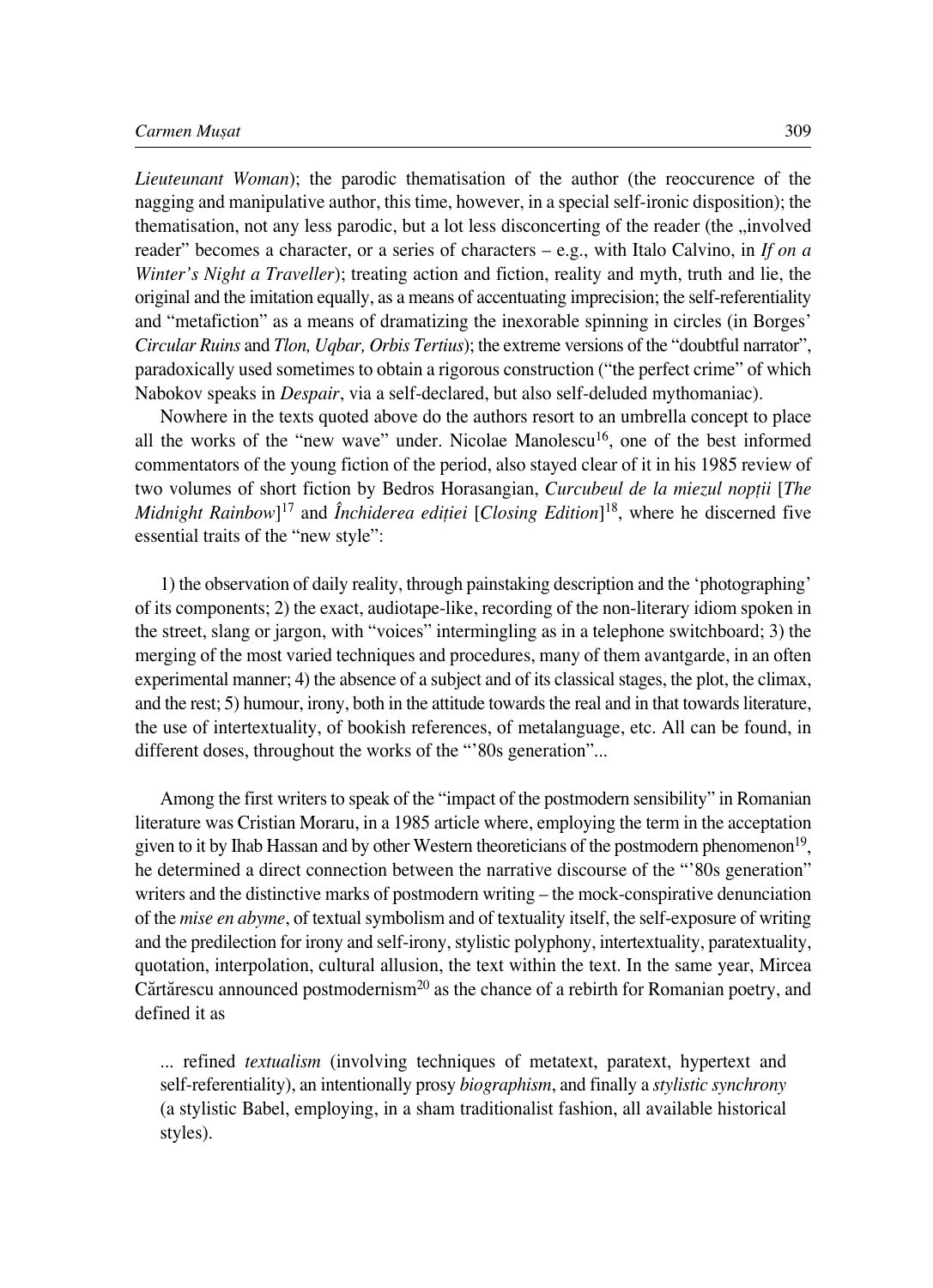These lines sketch not just the profile of the new literary paradigm, but also the project of the *Levant*, a work which was to be published a few years  $\arctan{2}$  and in which the author rewrote the history of Romanian literature in a parodic key. The "postmodern" gauntlet once thrown down, the concept began to gain ground and, in a very short span of time, it recruited just as many enthusiastic advocates as it did vigorous adversaries. Among the former, Mircea Martin [with his 1986 volume, *Singura criticæ* (*The Only Criticism*)], Mircea Mihæieø and Ion Bogdan Lefter stand out as the commentators of postmodern Romanian literature most careful about nuances and most capable to argue in a well-informed and lucid manner for the need to situate both the recent fiction and its interpretation in a universal context. Although authorities on the postmodern phenomenon and the latest theories, Monica Spiridon and Stefan Borbéely saw in the debate on the theme of postmodernism in Romanian literature merely the reflex of a desire to be "up to the times": "I do not believe that we have a postmodern literature, so much less a 'generation' of postmodern authors," claims Monica Spiridon<sup>22</sup>, an assertion subscribed to by Stefan Borbély the following year<sup>23</sup>. The most outspoken dismissal, however, came from an author who – the irony! – was the first to use the term in 1982, albeit in a singular acceptation, quite different from what English-speaking critics and theoreticians have had in mind when referring to postmodernism. In "Postmodernismul, o frumoasă poveste" ["Postmodernism, a Beautiful Story"], an article published in April 1988 in *Astra* magazine24 that inveighed – and for good reason – against the terminological confusion deriving from the frenzied invocation of the term "postmodernism" in countless critical articles of the day, Alexandru Muøina rejected any attempt to see the specific traits of the '80s fiction as marks of postmodern literature, convinced that "postmodernism," as understood in the West, "may well describe certain Romanian literary phenomena which are, however, (relatively) marginal." Moreover, connecting the artistic typology of an epoch with its economic, technological and political background, Alexandru Musina<sup>25</sup> spoke of the inadequacy of the term to describe Romanian literary realities and warned,

… one must not allow oneself to be carried away by the ease with which one can discover in Romanian contemporary authors, especially in the young ones, techniques similar to those used by postmodern writers. In defining a typology, a literary current, what is essential is not so much the use of *certain techniques* (the figures of "language" being, after all, a common good for the literature of all times), as the attitude towards the act of writing, the relationship with the reader, the world vision that can be discovered beyond the "rhetorical surface".

The observations are quite correct, in essence, but for the fact that, when one takes a closer look at the literature of the Târgoviște School and of the "'80s generation", and also at the theoretical contributions of their representatives, one discovers that it is not so much the use of certain narrative techniques that warrants a postmodern reading grid as is exactly the attitude towards the act of writing, the relationship with the reader, the world vision...

The passage of time and the publication of a large number of literary works by these writers caused the attitudes towards postmodernism in Romanian literature to be enriched with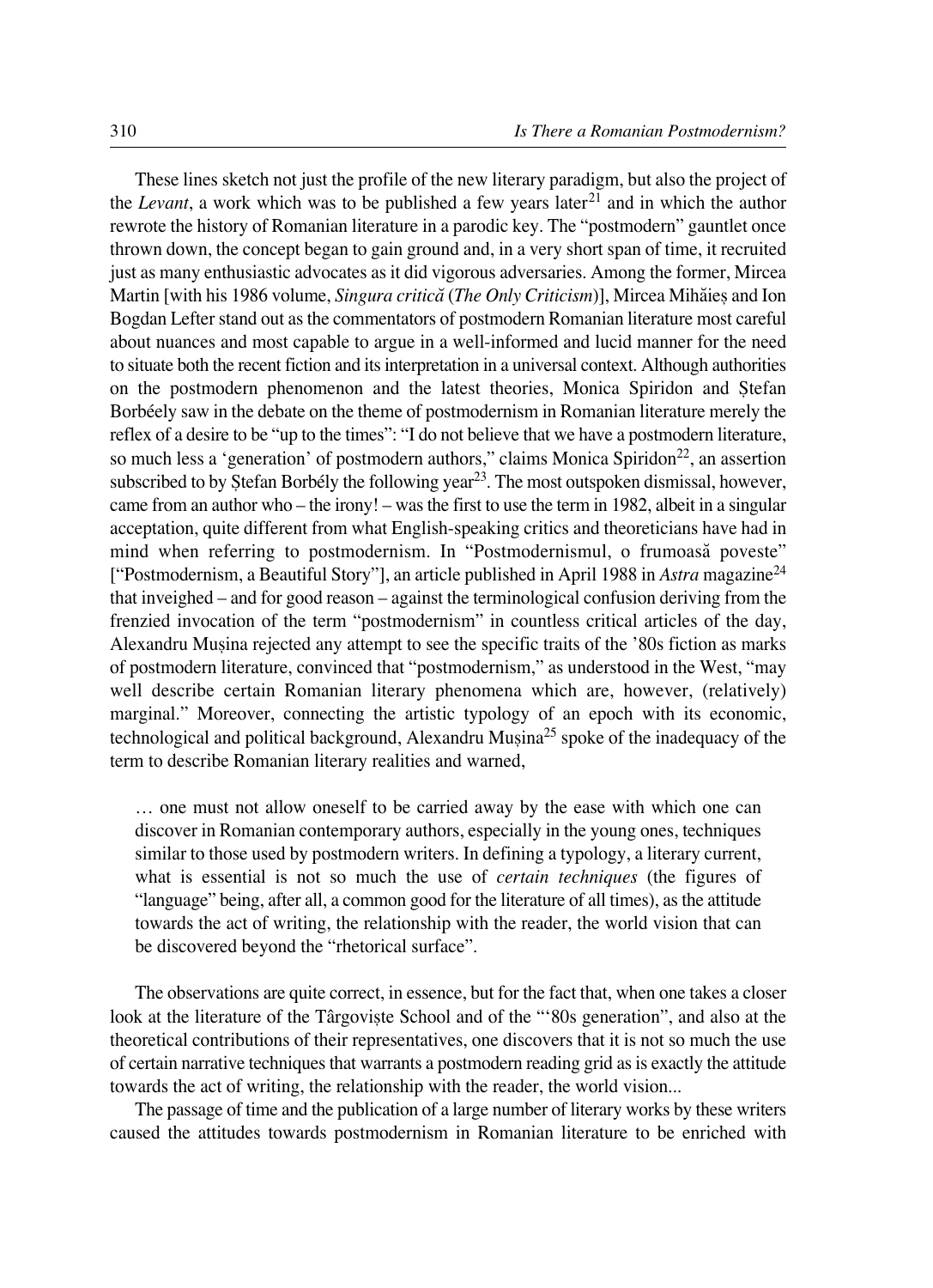countless nuances. Ten years from the first ample debate on this topic – *Postmodernism in Romanian Culture* – the subject was tackled*<sup>26</sup>* with considerably more theoretical precision than in 1986. Meanwhile, the critical studies dedicated to the phenomenon piled up, both because essential books were translated (Lyotard, Linda Hutcheon, Steven Connor, Gianni Vattimo, etc.), and because theoretical studies or articles came out under the authorship of Romanian authors Liviu Petrescu, Mircea Cærtærescu, Magda Cârneci, Mircea Martin, Sorin Alexandrescu, Monica Spiridon, Ion Bogdan Lefter, and Gheorghe Cræciun). Although often quite different in terms of theoretical options and critical perspectives, the above-mentioned authors all agreed on an extremely important aspect: Romanian literary postmodernism *was not* and was not to be treated as a phenomenon of cultural *mimeticism*. Describing the Romanian postmodern model in terms of four specific traits – the predilection for *short fiction*, the postulate of *authenticity* and of the *trivial,* the *non°mimetic* poetics and the postulate of a "*new humanism*", endorsed especially by the poets Alexandru Musina and Călin Vlasie and to a lesser degree by the fiction writers of the "'80s generation" – Liviu Petrescu saw in this new literary paradigm "not a cosmopolite model of postmodernism, but an organic one," which was "in harmony with certain literary traditions and evolutionary lines in Romanian literature." To him<sup>27</sup>, the "'80s generation"

... represents not only the most systematic theoretical model of postmodernism to be generated in Romania, but also one of its versions of considerable interest that exist in the world at the present time.

As for the relationship between Romanian modernism and postmodernism, Petrescu spoke of two distinct *epistemic categories*, one built on the principle of *totality*, the other on that of *plurality*. Appropriating the typological scheme used by Frederic Jameson in *Postmodernism or the Cultural Logic of Late Capitalism* (1991), the theoretician from Cluj distinguished, inside the modernist paradigm, between the "first modernism," where he included the so-called "scientific novel" and the realism of the  $19<sup>th</sup>$  century, and the "great modernism," or the "late modernism," which brought along the erosion of the mimetic theory.

Also in search of theoretical and literary landmarks for 'homebred' postmodernism, Gheorghe Crăciun turned to modernism, dissatisfied with the precariousness of the concept. Just like Liviu Petrescu, he considered that "modernity as a coherent literary model almost simultaneously establishes its main characteristics both in the poetry and in the prose of the second half of last century [the 19<sup>th</sup>, translator's note]," but, unlike the binary model put forward by the previously quoted theoretician, Gheorghe Crăciun opted<sup>28</sup> for a typological description of the modernist model of poetics and there he delineated three main lines of force:

... the *transitive*, direct, denotative, prosing one [...], the *reflexive* one (the Hugo Friedrich–Marcel Raymond–Carlos Bousono model) [...], and the *avantgarde°experimental, mannerist-ludic* one, which includes poets such as Tristan Tzara, Pessoa, Raymond Queneau, Peter Handke, etc.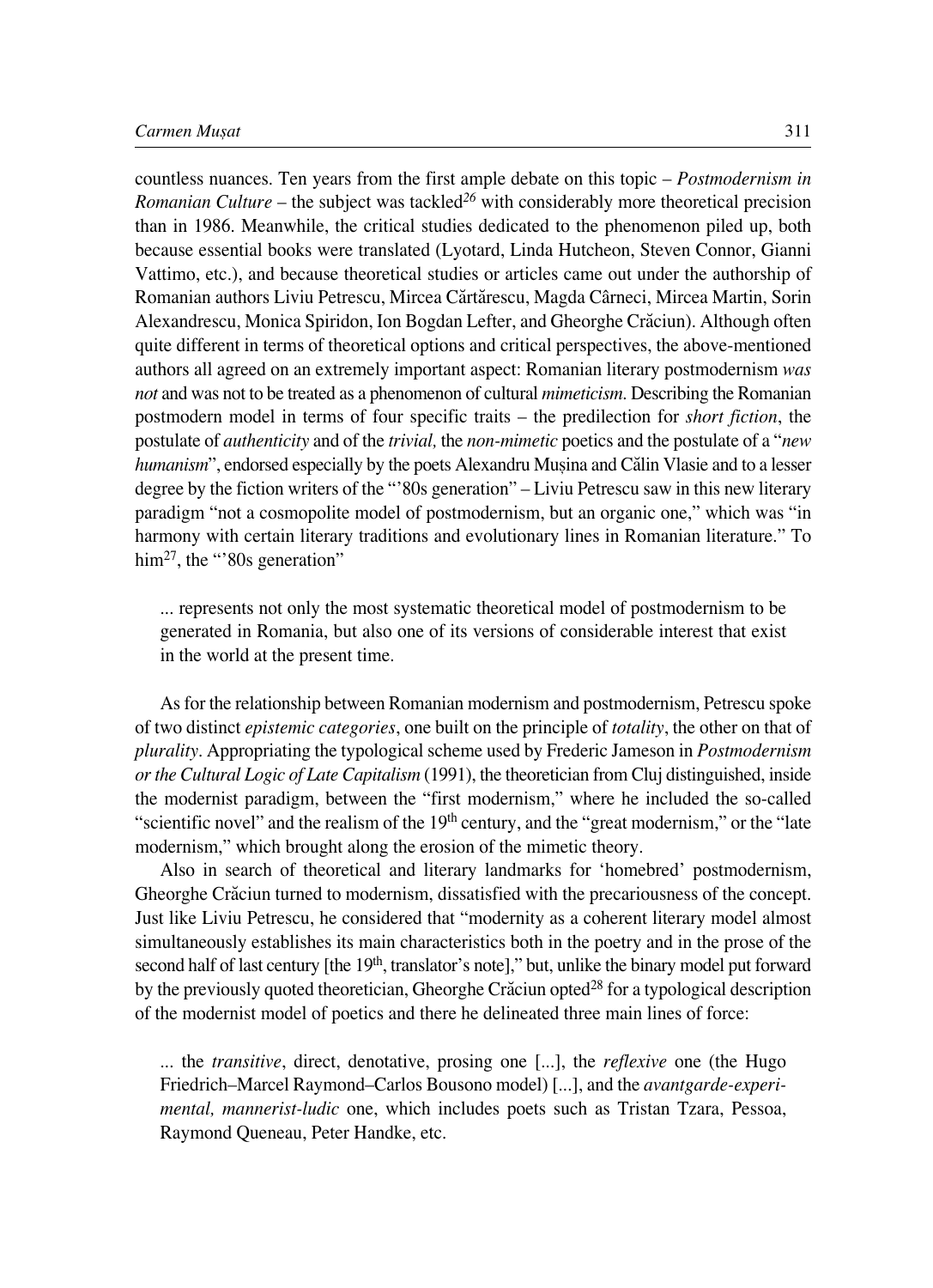Here postmodernism was seen, perhaps also because of its restorative nature, both as a "crowning of certain developments that were actually initiated in the period of modernism" (Liviu Petrescu) and as a fiercely polemical reaction to it, which originated "in a vital urge, an almost biological necessity for normality," as, for instance, Caius Dobrescu stated in a 1987 essay included in the *Competiflia continuæ* [*The Competition Continues*] anthology. Although he did not plan to discuss the concept of postmodernism, Ion Bogdan Lefter<sup>29</sup> observed that

... while the approach of the '60s generation was more restorative than innovating, that of the '80s generation came as a first attempt to go beyond the modernist current.

In Lefter's opinion, the polemical reaction of the '80s generation was determined by an overwhelming feeling that the dominant literary structures of the epoch were exhausted. This was essentially the same feeling as the one "that in the last couple of decades has brought about the transition to postmodernism in all the literatures of Europe and America." Still, the innovating approach of the '80s generation was not a strictly nihilist one, but a restorative one at core, which is evident in the *dialogic*, *living* relationship that its representatives entertained with tradition. Even if they rejected the literary formulae of the '60s generation or, if only in part, the formulae of the '70s generation, the '80s writers proposed a novel way of reading a series of important interwar authors, such as M. Blecher, Mateiu I. Caragiale and Hortensia Papadat-Bengescu, or, from among "marginal" contemporaries (in fact marginalized in relation to the official canon), Gellu Naum, Mircea Ivănescu, Virgil Mazilescu, Leonid Dimov, Radu Petrescu, Mircea Horia Simionescu, Costache Olăreanu, Sorin Titel, and the list might, of course, continue. The natural consequence of this rereading was a new canonical configuration of interwar and contemporary Romanian literature, which – as time passed and the attitude of the most important representatives of this generation radicalised – incited reactions as diverse as they were vehement. Moreover, the '80s writers' preference for the work of "Mister Caragiale", at whose "door" many of the fiction writers of the generation schooled themselves, carries great significance in the economy of their cultural venture.

Starting from a series of essential questions for the aesthetic profile of the phenomenon in Eastern European countries, namely "How was/is it possible for something akin to a postmodern symptomatology to exist in countries with a communist/post-communist regime?" and, consequently, "What can postmodernism mean in a small, marginal, isolated country?", Magda Cârneci advanced a hypothesis both interesting and pertinent. She saw in the "fashion of postmodernism," which spread like wildfire in countries governed by communist parties, not only "a characteristic aesthetic way to surpass aberrant political conditionings, obsolete social struggles, artificial cultural blockages," but also "a subtle symptom of a diffuse premonition of change." The subversive nature of the debate around indigenous postmodernism thus stands out poignantly from 30

... the fact that the pluralist, antimonopoly vision, so typical of postmodernism, is only possible when grounded in an acute sense of freedom. Or, as plenty of commentators from outside and from inside the communist phenomenon have noticed, despite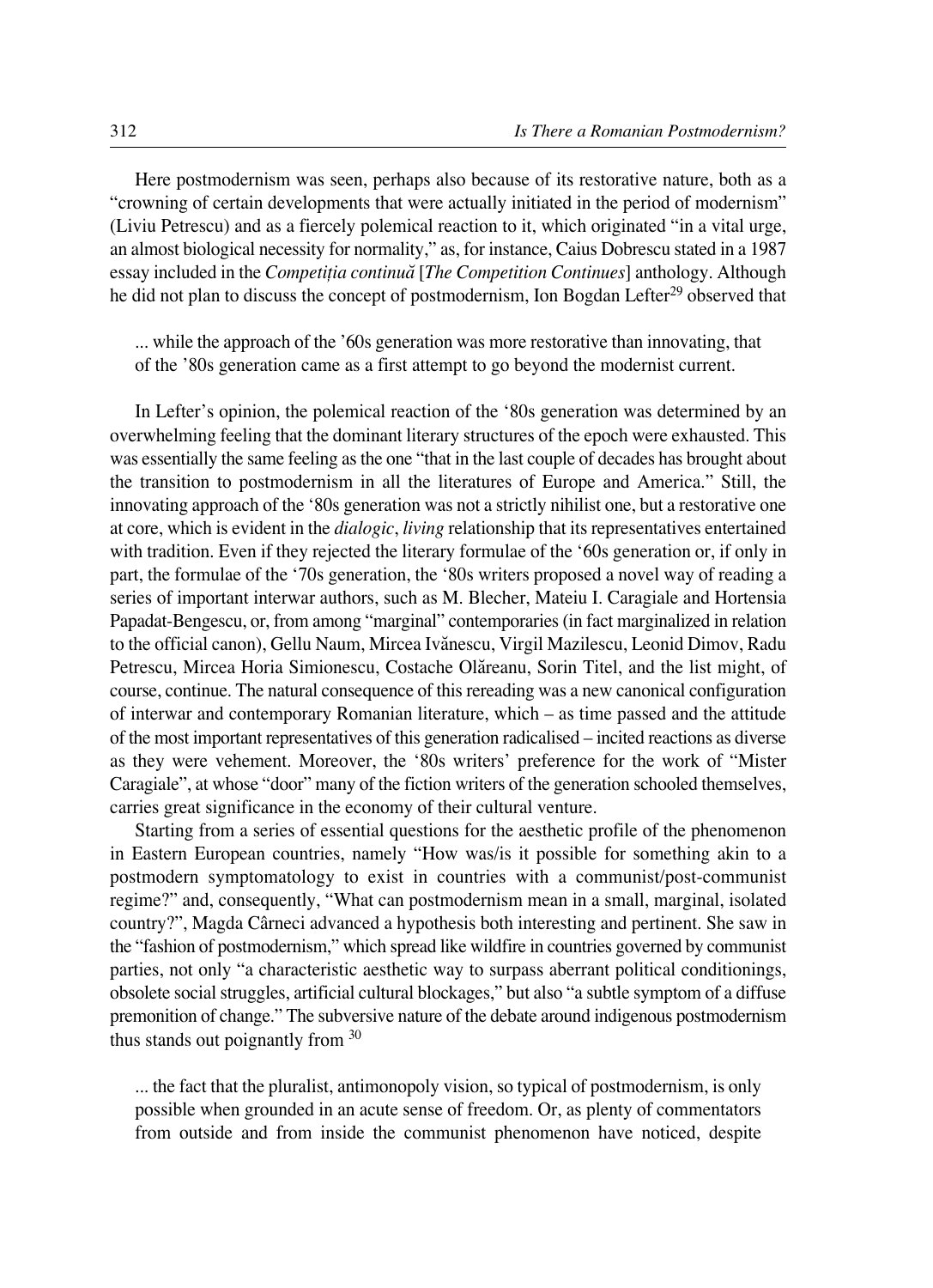numerous limitations, constraints and risks, there has always been a margin of liberty in communist societies, especially in the sphere of the arts – a degree of freedom even larger than the rulers were inclined to tolerate.

Evidently, the subversively political dimension of Romanian postmodernism, the same as what the trend experienced in other former communist countries, fully contributed to the emergence of unique aesthetical structures, quite different from those of postmodern American literature. What I have in mind here is, first of all, the "new humanism" theorized by Alexandru Musina and considered by Liviu Petrescu to be one of the distinguishing marks of the literary model of the "'80s generation". The effect of a particular horizon of expectations, Romanian postmodernism had its origins not so much in a given political and economic context as in a series, as Magda Cârneci noted in the essay quoted above, of socio-cultural and psychological causes, among which the opposition against the "new man" designed by party ideology played an important role. The fiction writers of the "'80s generation" showed an unconcealed interest in the authenticity of everyday speech and life, and in the ordinary person as well as in the oversophisticated, refined and erudite individual. The "grip on reality" or the "fidelity in rendering," the "direct transmissions" or the "self-reflexive positioning," the "new sensibility" obsessively directed at everyday experiences and the street bustle, the rediscovery of man – after decades in which literature seemed interested only in generic beings, pure abstractions after all, when not mere sums of commonplaces borrowed from materials of party propaganda – this whole pursuit of authenticity, captured from every compartment of human existence, reflected to the highest degree the *symbiosis between ethics and aesthetics*, so typical not only of the literature of the "'80s generation", but also of a fiction writer such as Gabriela Adamesteanu, whose career was in full swing in the ninth decade of the 20<sup>th</sup> century.

The question that serves as a title to this chapter received a completely affirmative answer in the book published by Mircea Cărtărescu at the beginning of the year 1999, entitled *Postmodernismul românesc* [*Romanian Postmodernism*] 31, an imposing plea both because of its dimensions and because of the objective that it set itself. An extremely talented poet and fiction writer, Mircea Cărtărescu came up with an original panorama of Romanian literature, interpreted in a postmodern grid. The central thesis of Mircea Cărtărescu's study is that<sup>32</sup>

... postmodernism is not just a stage in the evolution of artistic forms, nor is it just a literary current, but an interruption of that cultural order in which it is possible for forms and literary currents to evolve, a "convalescence" after the modernist illusion, made possible by a shift of civilization, and not merely one of culture.

Proclaiming the "relative independence of the culture of marginal zones from the social-political and economic reality of those zones," the poet/theoretician did not – with well-grounded arguments – consider it necessary for a direct relationship to exist between postmodernism and postmodernity as a post-industrial stage; what was important, in his opinion, was the rapid circulation of ideas, capable of triggering a substantial transformation in the world.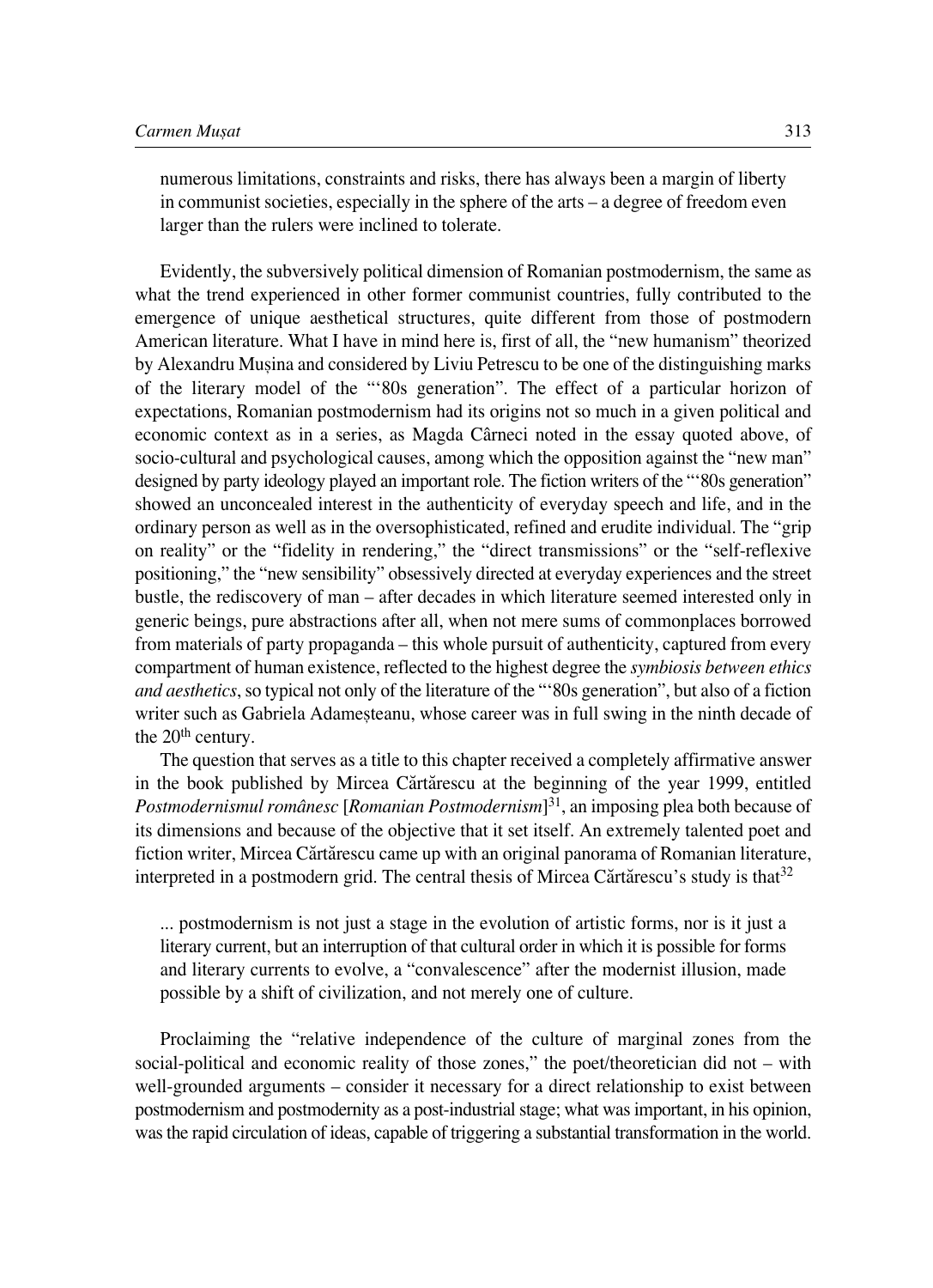As a person with an insider's understanding of the "'80s generation", Cărtărescu knew only too well how large an impact rock music, hippie and 'Flower power' movements, blue jeans and television had made on the artistic cast of mind of his generation. The most striking characteristic of Romanian postmodernism, and also of its different incarnations in the other East European countries is precisely the reversal of causalities. As a matter of fact, this is true of all artistic movements that are mentioned in the history of Romanian literature, and modernism itself is no exception. Even Maiorescu's revolt against forms without substance was, after all, caused by the same perpetual and typically Romanian lack of synchronization between infrastructure and superstructure, a lack of synchronization that did not prevent Romanian literature from burning stages periodically – on the contrary, it may be argued that it actually offered an impulse – out of an overwhelming desire to concur with the "up-to-date" trends of Western literature. Still, I find Mircea Cărtărescu less convincing when, for didactic purposes, he simplifies the relationship modernity/postmodernity and considers the world of the 1950s and 1970s as "not so different, in fact, from the interwar one," and also when he sees in the "'80s generation" the first post-historical occurrence. For reasons that I have extensively commented upon in an earlier chapter, I do not believe that what we have been living through for the last couple of decades may be called post-history, as I do not believe that the modernity of the literature of the 1950s-1970s is of the same mettle as that of the interwar epoch. That is for the simple reason that, whilst the modernity of the interwar period was genuine and in sync with the same current flourishing all over the world, generated in a democratic climate and in a socio-politic context in which freedom of thought and of expression favoured the production of a great variety of literary formulae and structures, the second modernism, that of the 1960s-1970s, was out of sync and nostalgic, timeless and aesthetically eclectic, totally apolitical in its refuge in abstractness and at the same time paradoxical, extremely politicised as an attitude, given the opposition towards the evident dogmatism of "socialist realism." In the name of defending the aesthetic realm from the intrusions of everydayness, the writers of the period, completely isolated from their congeners in the free world, rediscovered interwar literature after many years in which the authors and the literary works of the period had been on the "black lists" drawn up by the censors of the communist regime. Consequently, one cannot pretend that we are dealing with an informed *choice* for modernism, but with a conditioned reflex – additionally motivated, it is true, by the nostalgia with which the young people of the time looked back at the interwar period – in a situation in which any dialogue with Western literature was broken, and the only alternative available inside the country was the lecturing dogmatism of socialist realism.

The 1980s arrived with an entirely different intellectual climate, even though the ideological pressure was equally great, and the cult of personality reached its climax. Only a few years of the system's relative relaxation (1964-1971) were sufficient in order for the freedom which was then only glimpsed to take firm root, especially in the artistic and academic milieus. In fact, it is here that one must search for the signs of postmodernism, in the literary societies for students that were set up in the major university centres – Bucharest, Cluj, Timiøoara, Iaøi. Their role in shaping the Romanian literary scene has also been highlighted in Mircea Cærtærescu's book, as in most studies and articles dedicated to the literature of the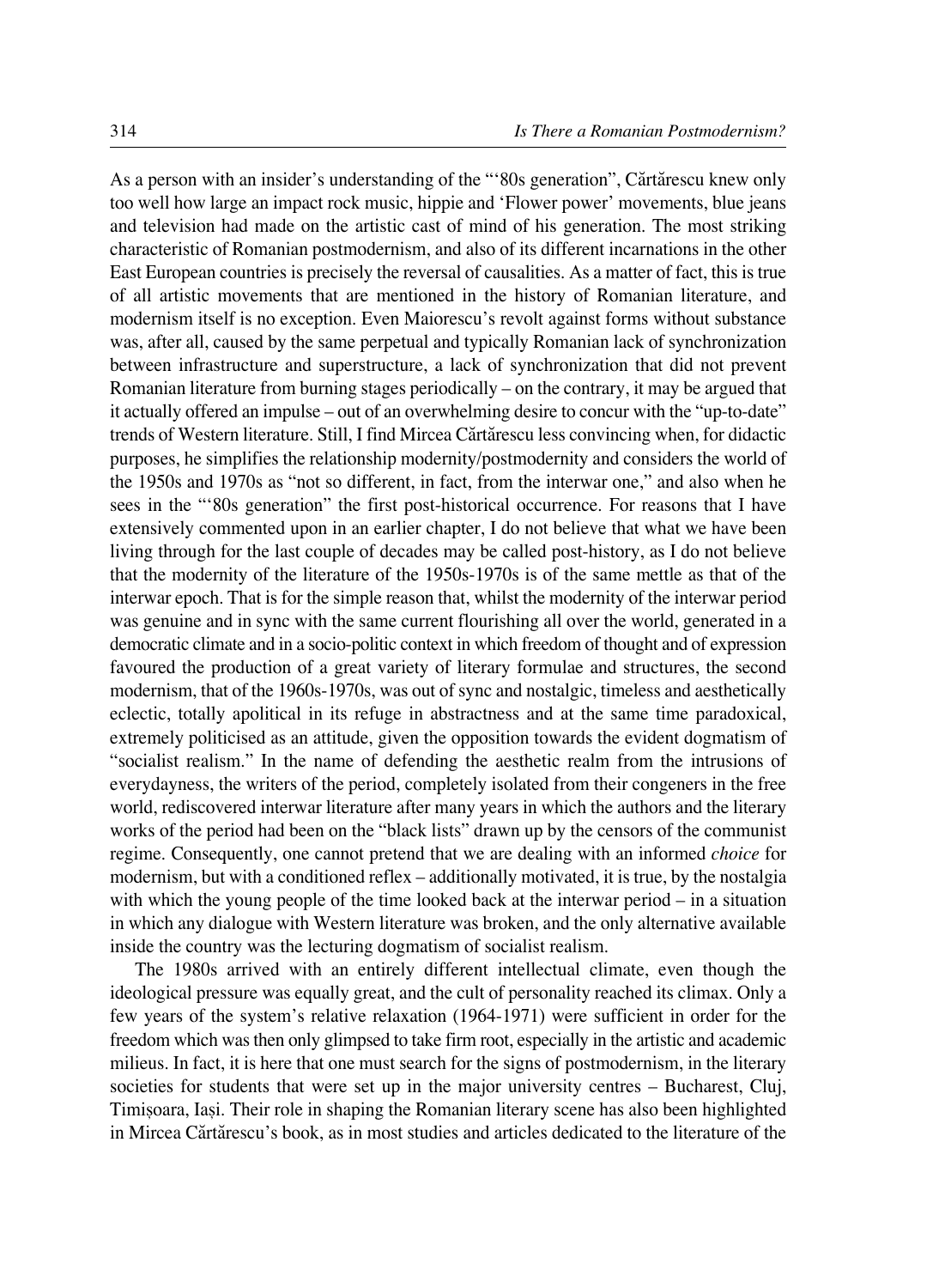1980s. I shall not insist here on this particularity of Romanian postmodernism, which has been extensively analysed in most contributions on the theme of the "'80s generation". What I believe to be important is the diversity of the narrative formulae that the '80s writers experimented with, which fundamentally distinguished them from their immediate predecessors. Although one of the steadiest promoters of Romanian postmodernism, with his threefold role of poet, fiction writer and critic – *Romanian Postmodernism* can and has been read also as a *manifesto* of the "'80s generation", a vehement and at times unfair *pro domo* plea – Mircea Cărtărescu resists the temptation to identify the writing of the "'80s generation" with postmodernism33, convinced that

... like the poets, the '80s fiction writers do not follow a single direction, but are diverse and versatile, "filling up" the space of contemporary poetics from the almost "traditionalist" prose up to the most advanced avantgarde, oneiric and postmodern experiments.

A representative work for the diversity of narrative poetics frequented by the '80s writers is the collective volume *Desant '83*34, a genuine manifesto for the new sensibility. To the fiction of the 1980s, the volume had the same importance that *Aer cu diamante* [*Air with Diamonds*] 35 and *Cinci* [*Five*]<sup>36</sup> had for poetry. As, above all, a *prospective* anthology, *Desant '83* marked not so much the editorial debut of certain fiction writers as the innovating onslaught that a group of writers, each different from the others but sharing the desire for the renewal of literature, lead on literary structures that were felt to be obsolete. What followed after 1989 was the confirmation and consolidation of the project of the "'80s generation", where the postmodern direction is one of the best represented ones. The novels and short stories published by the most iconic authors who gained renown in the eighth/ninth decade gradually but irreversibly undermined the dominant structures of post-war Romanian fiction.

Consequently, I believe it becomes self-evident that the answer to the question posed in the title can only be a plain yes, now, at almost two decades since the onset of this debate. The pages that follow shall hopefully offer a more refined image as to the specific traits that distinguish the poetics of Romanian postmodernism, as they stand out from the analysis of several of the most significant works written not only by the '80s writers but also by the fiction writers of the Târgoviste school, with whom the former share countless (s)elective affinities. Gabriela Adamesteanu's work, situated at the border between neo-realism and postmodernism, must also be taken into account, as both *Diminea\_æ pierdutæ* [*Lost Morning*] and the short stories in *Varæ°primævaræ* [*Spring°Summer*] stand among the most accomplished works of the Romanian fiction of the 1980s. As I do not believe that one may licitly equate postmodernism with the "'80s generation", even though its writers had a major contribution to establishing the term, the adventure of writing initiated by the representatives of the Târgoviste school – who composed postmodernist texts at a time when socialist realism was in full swing, with the same assurance with which Monsieur Jourdain wrote prose without knowing it – seems to me to be the first pronouncement of an authentic postmodern sensibility, for which the space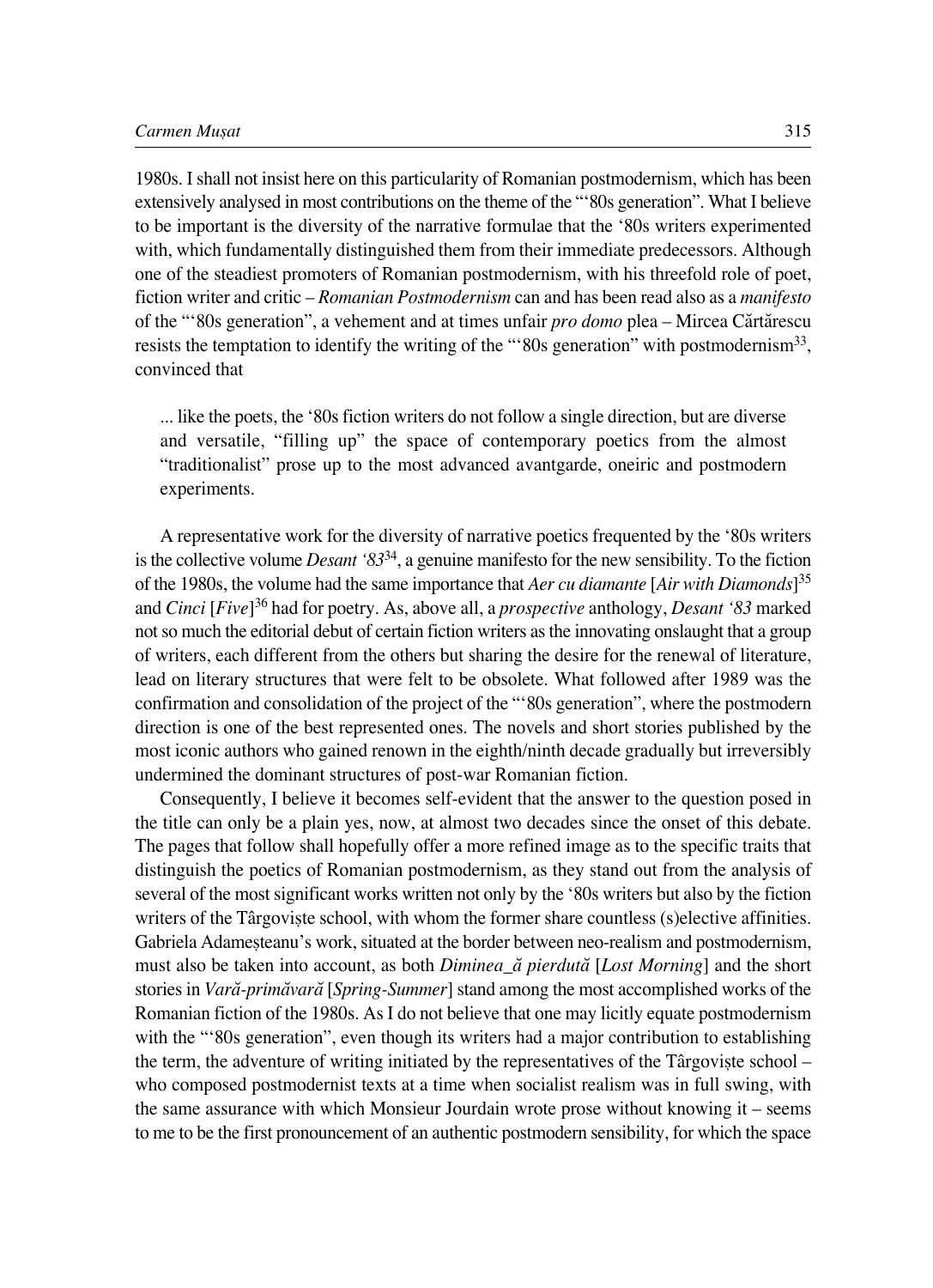of the World becomes undistinguishable from the space of the Library, because the world is "a book in which each sign leads you to another,"<sup>37</sup> and

... to read is to go as far as the words will take you. And where will the words take you? To heaven or to the earth, into our own selves or into the selves of the things around us, into the past as well as into the future, into a bird's flight as well as into the depths of a thought...

The writers of the Târgoviste school discovered the paradise of reading in an age when reality was an inferno and they took refuge in the Library, imagining how they would mount learned sieges upon platitudes, with arsenals made of books, regiment trains packed with libraries and miraculous cures obtained from stewing old manuscripts, apt to cure the ailments provoked in one by one's unrelenting contact with reality. Unlike them, equally fascinated by books yet all too little inclined to withdraw into the library and ignore the surrounding world, the writers of the "'80s generation" perceive the real as a text that generates itself, in permanent motion, while their own existence – experienced as texistence – is systematically circumscribed to a paltry everyday reality, the only space left undistorted by party propaganda.

## **NOTES**

- 1 Allusion to *Desant '83*, an anthology of young writers published in 1983 that breached the literary norm of the age and, while not openly dissident, showed the disquieting drabness and the absurdity of life in communist Romania (translator's note).
- 2 Cræciun, Gheorghe, *Acte legalizate, Copii originale* [*Certified Documents. Original Copies*], Cartea Româneascæ Publishing House, Bucharest, 1982.
- 3 "Dialogul în proza scurtæ" ["Dialogue in Short Fiction"] (1982), in Cræciun, Gheorghe (ed.), *Competi\_ia continuæ. Genera\_ia '80 în texte teoretice* [*The Contest Continues. The '80s Generation in Theoretical Texts*], Paralela 45 Publishing House, Pitești, 1999, p. 311. Other articles on the same theme by Mircea Nedelciu: "Dialogul în proza scurtă. Transcriere și construc\_ie" ["Dialogue in Short Fiction. Transcription and Construction"] (1980), "Un nou personaj principal" ["A New Main Character"] (1987), "Noile structuri și limbajul" ["The New Structures and Language"] (1988), all of them reprinted in the anthology quoted above.
- 4 "Autenticitatea ca metodæ de lucru" ["Authenticity as a Work Method"] (1987), in Cræciun, Gheorghe (ed.), *op. cit.*, pp. 271-2.
- 5 *Towards a Postmodern Literature*, New York, Oxford University Press, 1971, 1982.
- 6 "Arhipelagul '70°'80 øi noul flux", in Cræciun, Gheorghe (ed.), *op. cit.*, pp. 215°6.
- 7 "Conul de umbræ" ["The Shadow Cone"] (1983), *ibid*., pp. 317°20.
- 8 "Proza tinerilor încotro?" ["Young Fiction Whereto?"] (1983), *ibid.*, pp. 329-31.
- 9 Zumthor's definition "The insertion of vulgar passages as interpolations or as tropes in a classical text" is quoted by Nicolae Iliescu in his text. (See *infra*, note 8).
- 10 "Proza tinerilor încotro?" (1983), in Cræciun, Gheorghe (ed.), *op. cit.*, pp. 331°3.
- 11 *Ibid.*, pp. 333-4.
- 12 *Ibid.*, pp. 335-6.
- 13 "Banda lui Moebus" ["Moebius' Strip"] (1984), *ibid.*, pp. 14°7.
- 14 "Cititorul" ["The Reader"] (1985), "Ac\_iunea textuală" ["Textual Action"] (1989), *ibid.*, pp. 293-304.
- 15 "Compendiu despre noua prozæ" ["Compendium on the New Fiction"], *ibid.*, pp. 246°52.
- 16 *Literatura românæ postbelicæ. Lista lui Manolescu* [*Postwar Romanian Literature. Manolescu's List*], 2nd volume, *Proza. Teatrul* [*Fiction. Theatre*], Aula Publishing House, Braøov, 2001, p. 275.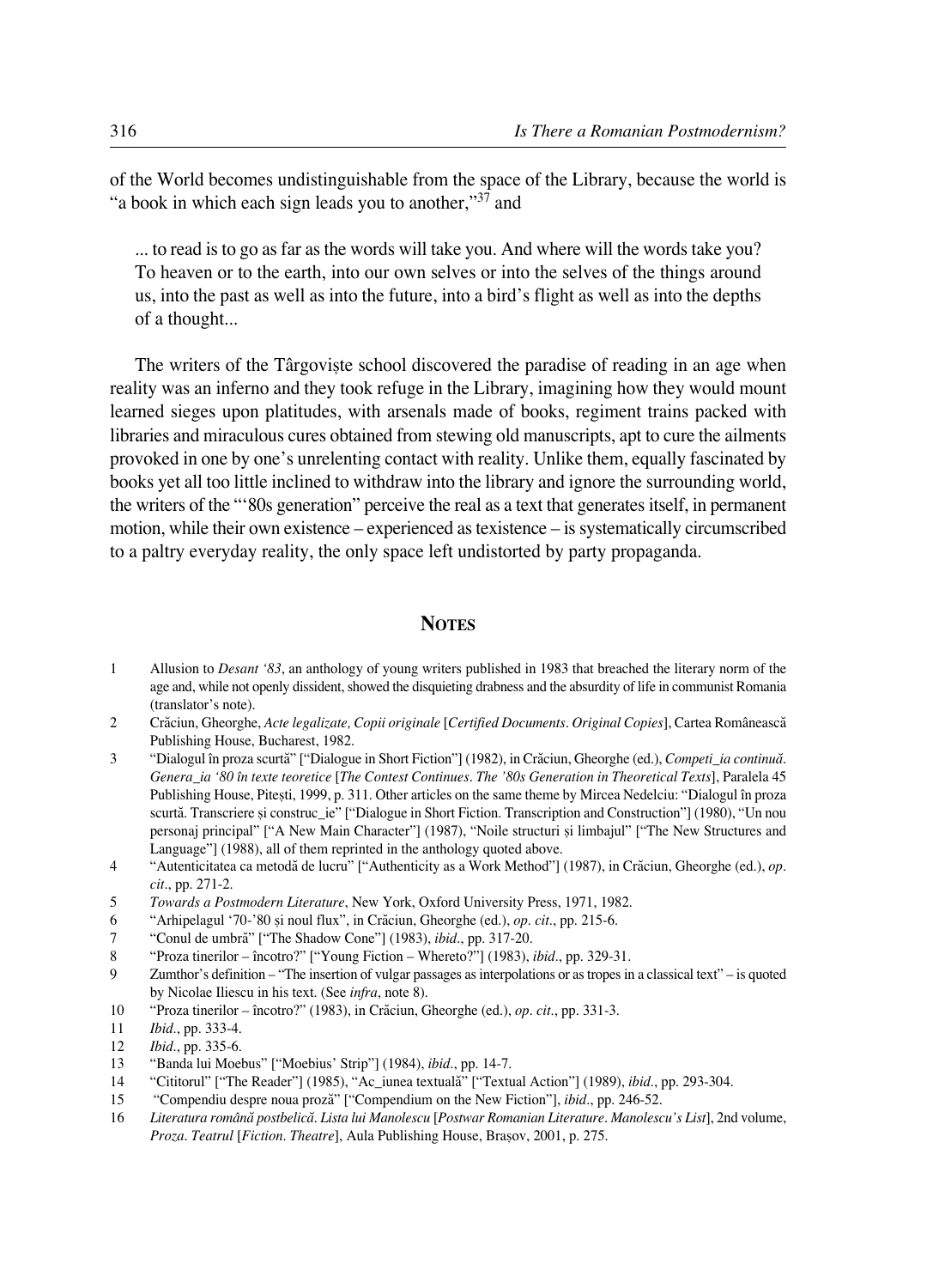- 17 Albatros Publishing House, Bucharest, 1984.<br>18 Cartea Românească Bucharest, 1984.
- Cartea Românească, Bucharest, 1984.
- 19 I find it necessary to accentuate that I am not interested here in "innocent" uses or personal acceptations of the word, which, however, crop up often enough in the literary press of the '80s. Ion Bogdan Lefter discussed each one of these occurrences in his article "Fiøe pentru analiza unui concept" [("Index Cards for the Analysis of a Concept") published in two "instalments", in 1986 and 1986, and reprinted in Cræciun, Gheorghe (ed.), *op. cit*.], as well as in the volume *Postmodernism. Din dosarul unei "bætælii culturale"* [*Postmodernism. From the File of a "Cultural Battle"*], Paralela 45, Pitești, 2000. To Lefter's article I shall come back in the pages that follow.
- 20 "Textualism, biografism, sincronie stilisticæ" ["Textualism, Biographism, Stylistic Synchrony"], in *Cronica* magazine, issue no. 25/1985.
- 21 Cartea Românească, Bucharest, 1990.
- 22 "Mitul ieøirii din crizæ" ["The Myth of a Coming Out of the Crisis"], in *Caiete critice* [*Critical Notebooks*], issue no. 1-2/1986, pp. 78-92.
- 23 "Postmodernismul un model (cultural) oportun?" ["Postmodernism an Opportune (Cultural) Model?"], in Cræciun, Gheorghe (ed.), *op. cit.*, pp. 388°94.
- 24 Reprinted in Crăciun, Gheorghe (ed.), *ed. cit.*, pp. 423-41.
- 25 *Ibid.*, pp. 423-41.
- 26 In *Euresis*, issue 1-2, Univers Publishing House, Bucharest, 1995.
- 27 In *Poetica postmodernismului* [*The Poetics of Postmodernism*], Paralela 45, Piteøti, 1996, pp. 143, 148.
- 28 In "Între modernism și postmodernism" ["Between Modernism and Postmodernism"], in Gheorghe Crăciun, În căutarea referintei, Editura Paralela 45, 1998, p. 22.
- 29 In "Introducere în noua poeticæ a prozei" ["Introduction to the New Poetics of Prose"] (1989), in Gheorghe Cræciun (ed.), *Competiflia continuæ. Generaflia 80 în texte teoretice,* Editura Vlasie, 1994, p. 223.
- 30 "Dezbaterea în jurul postmodernismului în România anilor '80" ["The Debate around Postmodernism in 19803 Romania"] (1994), in Cârneci, Magda, *Arta anilor 80. Texte despre postmodernism* [*The Art of the 1980s. Texts on Postmodernism*], Litera, Bucharest, 1995, p. 99.
- 31 Humanitas Publishing House, Bucharest, 1999.
- 32 *Idem*, p. 207.
- 33 *Ibid.*, p. 404.
- 34 Cartea Românească, Bucharest, 1983; with a preface by Ov. S. Crohmălniceanu.
- 35 Cærtærescu, Mircea, Coøovei, Traian T., Iaru, Florin, Stratan, Ion, *Aer cu diamante*, Litera Publishing House, Bucharest, 1980.
- 36 Bucur, Romulus, Ghiu, Bogdan, Lefter, Ion Bogdan, Marin, Mariana, Muøina, Alexandru, *Cinci*, Litera, Bucharest, 1982.
- 37 Costache Olæreanu, *Cu cærflile pe iarbæ* [*With Books in the Grass*], Militaræ Publishing House, Bucharest, 1986, p. 46.